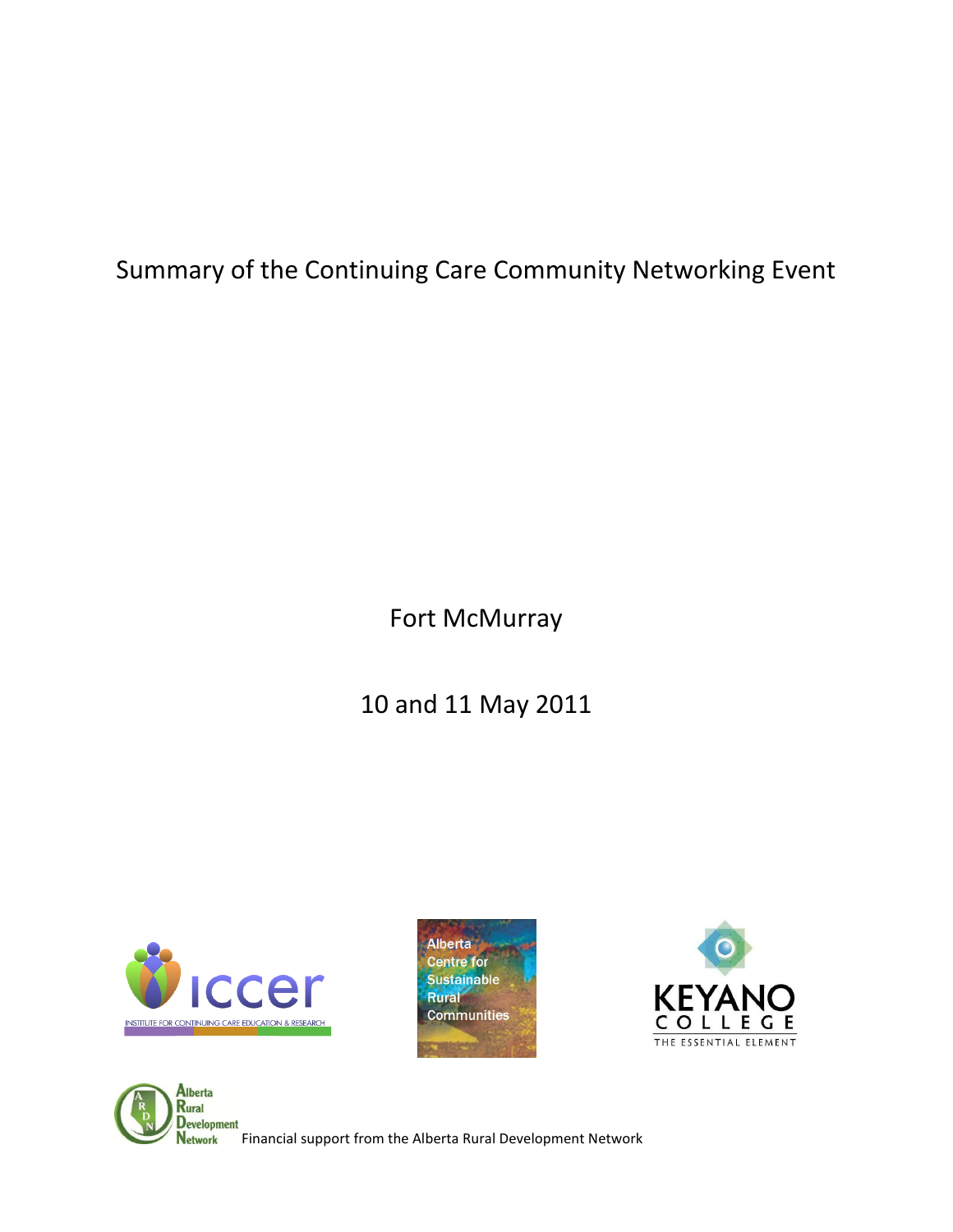# **Table of Contents**

| Round 1 - What Continuing care is available in or near your community? What services, programs, and                                                                                  |
|--------------------------------------------------------------------------------------------------------------------------------------------------------------------------------------|
| Round 2 - Who is providing continuing care? Who is doing what? What's working now for continuing                                                                                     |
| Round 3 - What are the gaps, issues, barriers and realities for continuing care in our region? 5                                                                                     |
| Round 4 - How the post-secondary institutions contribute to enhancing continuing care? What                                                                                          |
|                                                                                                                                                                                      |
| Round 1 - What CC is available in or near your community? What services, programs, and supports                                                                                      |
|                                                                                                                                                                                      |
| Round 3 - What are the gaps, issues, barriers and realities for continuing care in our region? 11                                                                                    |
| Round 4 - How the post-secondary institutions contribute to enhancing continuing care? What<br>research or innovative initiatives could support best practices in continuing care?13 |
|                                                                                                                                                                                      |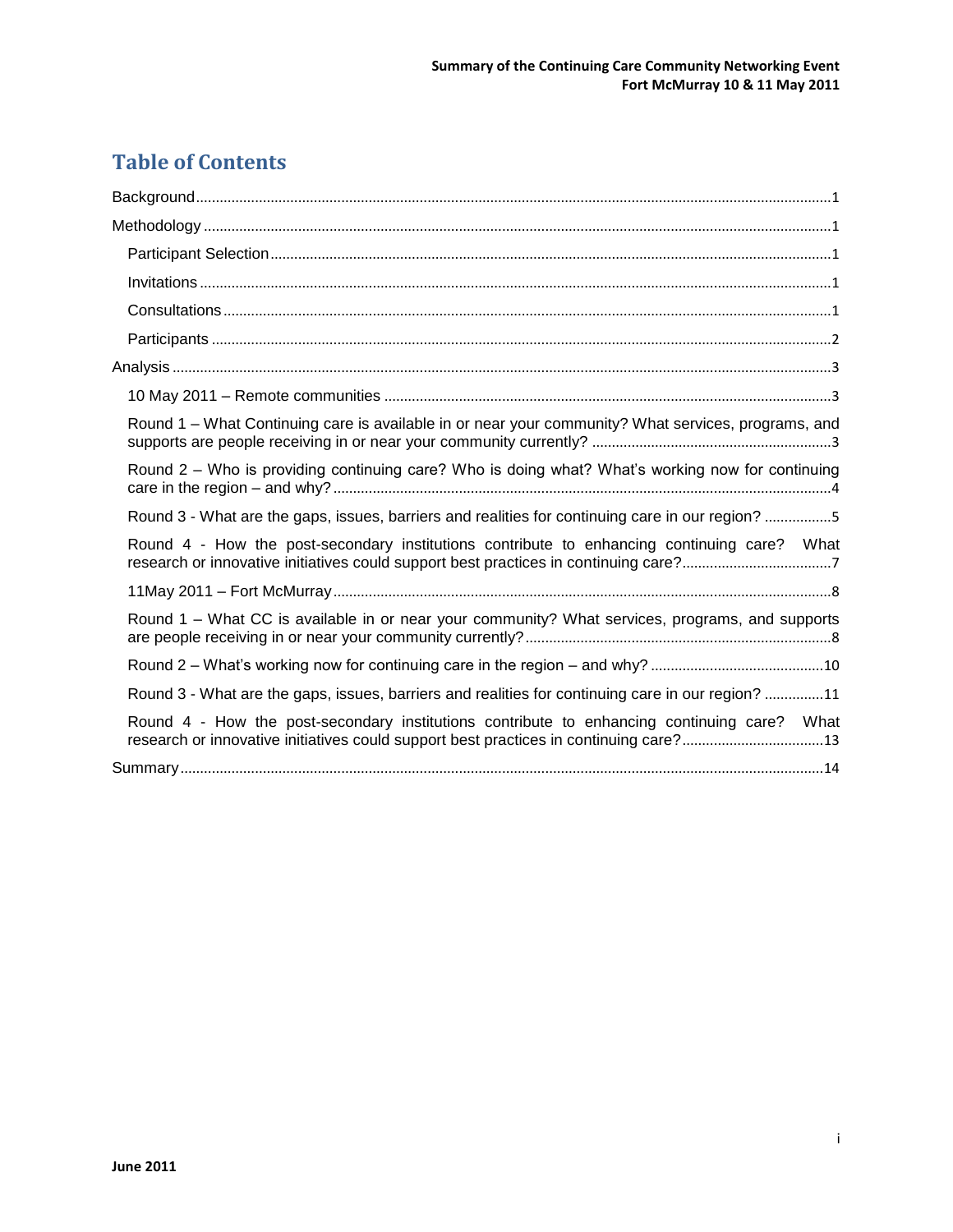# <span id="page-2-0"></span>**Background**

On May  $10^{th}$  and  $11^{th}$  2011 two community networking events were held at Keyano College. The networking event brought Keyano College, the Institute of Continuing Care Education and Research (ICCER) and its affiliated organizations (including the University of Alberta, NorQuest College and Alberta Health Services [AHS]), and the Alberta Centre for Sustainable Rural Communities (ACSRC) together to discuss issues related to continuing care with local community groups in the Regional Municipality of Wood Buffalo. This provided opportunities to identify what continuing care needs are not being met locally, and whether there are issues that the post-secondary institutions (PSIs) can address through training & education programs for students and/or practitioners, and through research. PSIs have an important role to play in the sustainability of rural communities through their role in 'home growing' health practitioners of the future and reducing out-migration.

The session on May 10<sup>th</sup> focused on the outlying communities of Fort Chipewyan, Fort McKay, Gregoire Lake, Janvier, Anzac, and Conklin. The focus of May  $11<sup>th</sup>$  was on the city Fort McMurray.

<span id="page-2-1"></span>This document provides a summary of the highlights of the days.

## **Methodology**

Once the ARDN grant was approved, a working group was set up with representatives from ICCER, ACSRC, Keyano College, and AHS.

#### <span id="page-2-2"></span>**Participant Selection**

At the first planning meeting the group decided, based on previous experiences and knowledge of the area, that the needs of the outlying communities (which are primarily First Nations communities) and those of Fort McMurray are quite distinct and that separate networking sessions should be held. The planning team then brain stormed organizations and individuals to be invited to each session. Some organizations were included on both lists.

Observer/non-local participants included representatives from: University of Alberta, NorQuest College, University of Calgary, Alberta Health & Wellness, Alberta Seniors & Community Supports, Alberta Advanced Education & Technology, and Health Canada.

#### <span id="page-2-3"></span>**Invitations**

A total of 36 community representatives were invited by Keyano College for the May 10th event; a total of 31 local representatives were invited for May 11th. Some of the individuals were invited to both sessions. A letter signed by Guy Harmer, Dean, Academic & Career Programs, was sent to most invitees. The five Chiefs received letters extending the invitation to themselves, their Band Health Director, and four additional individuals. The observer/non-local individuals were invited by Sandra Woodhead Lyons, ICCER, through telephone calls, email, and mail.

Invitees were asked to RSVP by April 27<sup>th</sup>. The Executive Assistant to the Dean called everyone who had not replied, and if people were unable to attend, asked for alternative names. Alternatives were contacted by phone and followed up by mail or email. Unfortunately she was unable to speak to anyone at two of the Band offices, even after repeated phone calls.

#### <span id="page-2-4"></span>**Consultations**

On both days the consultations were done using a café conversation technique. Participants were asked to seat themselves at a table for the first round. Each table had an assigned table host.

The discussions were broken into four rounds. People were given 20-30 minutes for discussion, and then there was a group discussion for another 20-30 minutes. After each round, individuals were asked to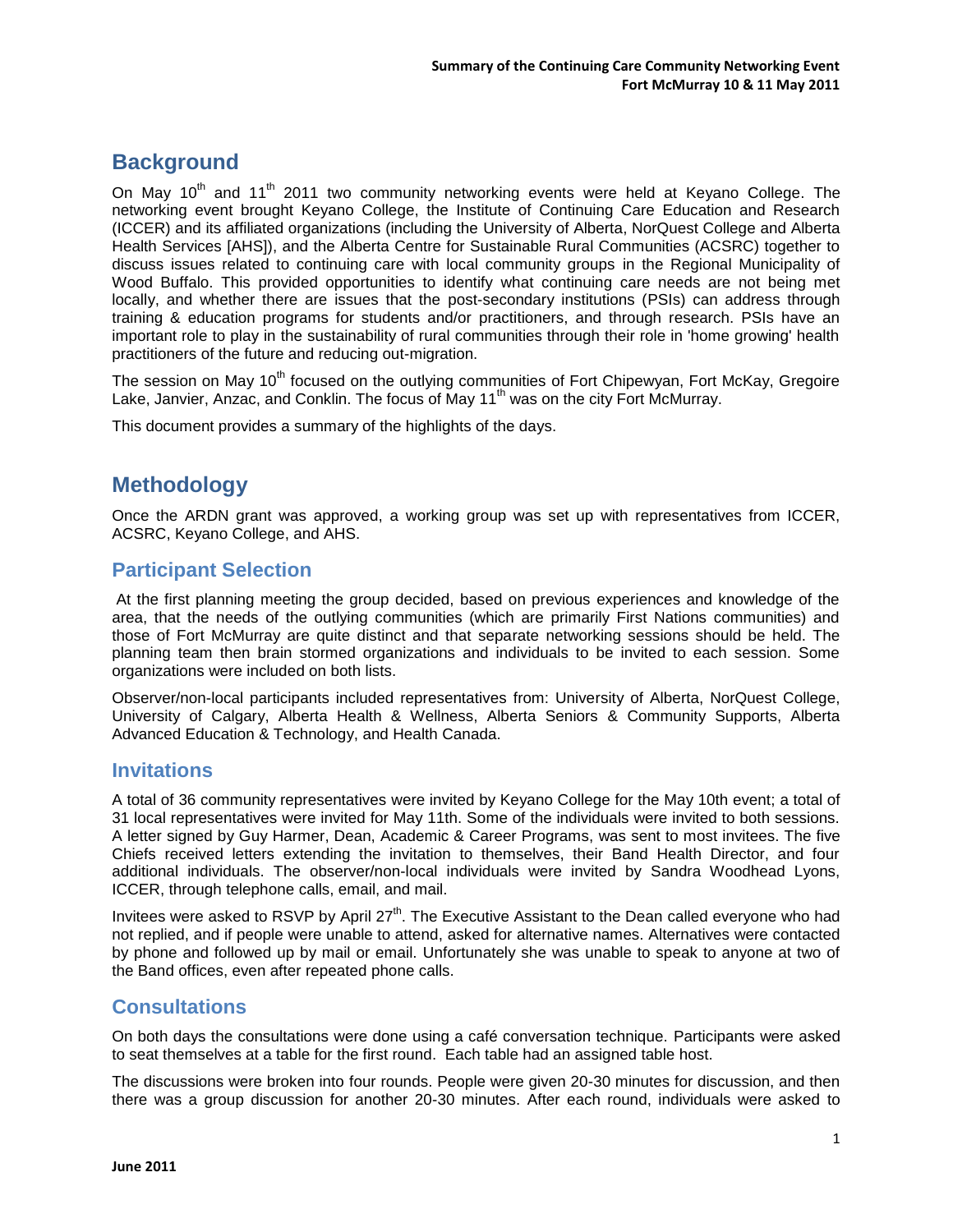move tables and sit with a different group of people. Table hosts remained at the same table for each round.

The group discussions were facilitated Sandra Woodhead Lyons, ICCER, and Lars Hallstrom, ACSRC. On May  $10^{th}$  the fourth round was conducted as an open group discussion rather than a table discussion.

### <span id="page-3-0"></span>**Participants**

Planning Committee

| <b>Name</b>           | Organization                                         |
|-----------------------|------------------------------------------------------|
| Lars Hallstrom        | Alberta Centre for Sustainable Rural Communities     |
| Sandra Woodhead Lyons | Institute for Continuing Care Education and Research |
| <b>Guy Harmer</b>     | Keyano College                                       |
| Donna Tessier         | Keyano College                                       |
| Darline Reid          | <b>Alberta Health Services</b>                       |

Facilitators:

| <b>Name</b>           | <b>Organization</b>                                  |
|-----------------------|------------------------------------------------------|
| Lars Hallstrom        | Alberta Centre for Sustainable Rural Communities     |
| Sandra Woodhead Lyons | Institute for Continuing Care Education and Research |

Table Hosts:

| <b>Name</b>       | Organization                         |
|-------------------|--------------------------------------|
| <b>Guy Harmer</b> | Keyano College                       |
| Darline Reid      | Alberta Health Services (Day 2 only) |
| Arlene Wolkowycki | NorQuest College                     |
| Bev Maron         | Keyano College                       |

Participants:

10 May 2011

| Organizations                                 | <b>Number of Participants</b> |
|-----------------------------------------------|-------------------------------|
| Athabasca Tribal Council                      | 2                             |
| <b>Wood Buffalo Primary Care Network</b>      | 2                             |
| Nunee Health Region                           | 1                             |
| Fort McMurray #468 First Nations              | 2                             |
| Metis Association Local 1935                  | 1                             |
| Fort McMurray Public Health Centre            |                               |
| <b>Alberta Seniors and Community Services</b> |                               |
| Alberta Health & Wellness                     |                               |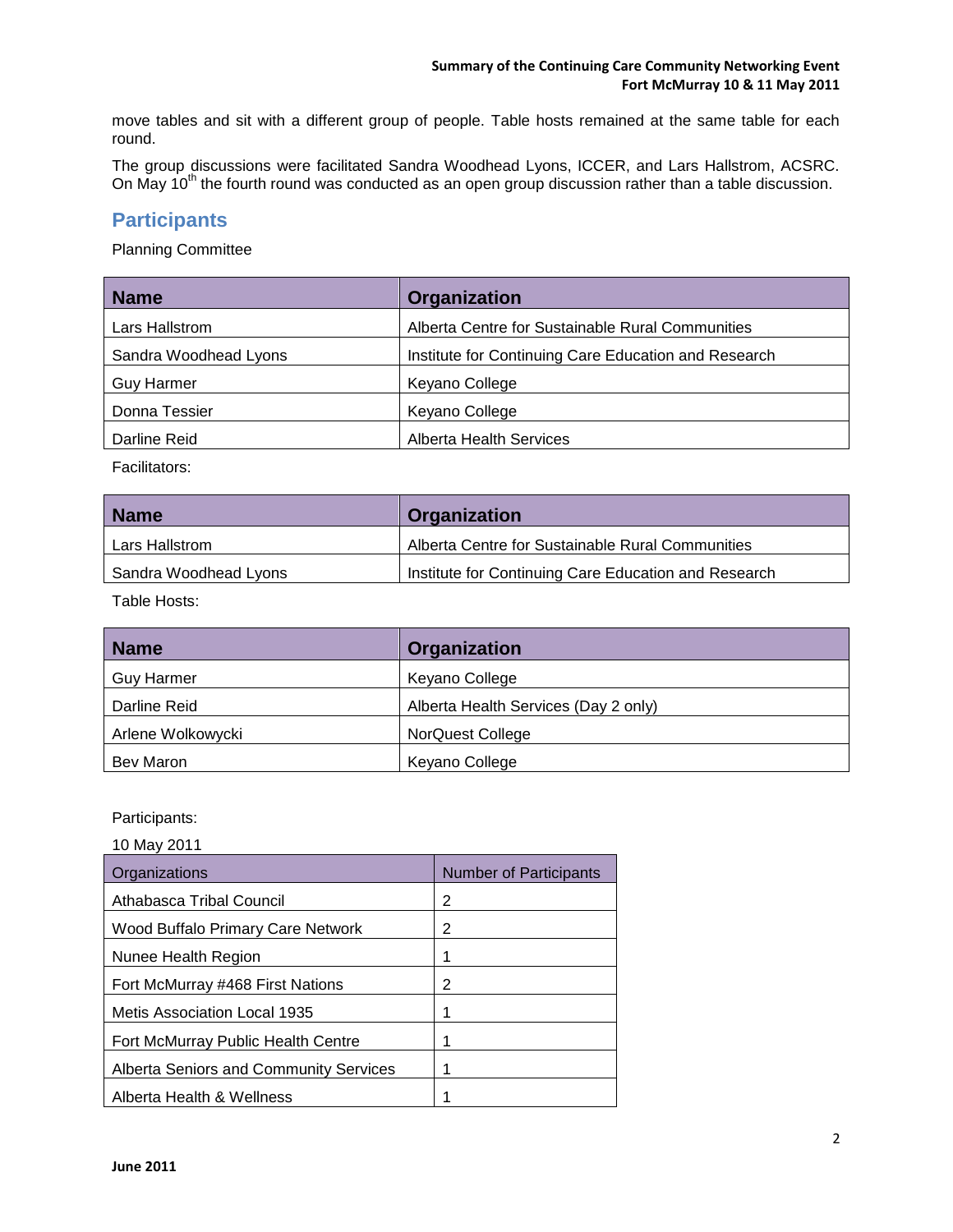| <b>IIIWIAY ∠∪II</b>                           |                               |
|-----------------------------------------------|-------------------------------|
| Organizations                                 | <b>Number of Participants</b> |
| Regional Municipality of Wood Buffalo         | 3                             |
| High Tech Mobility                            |                               |
| Keyano College                                | 2                             |
| Fort McMurray Public Health Centre            |                               |
| Alberta Health Services                       | 7                             |
| Wood Buffalo Primary Care Network             | 2                             |
| Citizen at large                              | 2                             |
| <b>Alberta Seniors and Community Services</b> |                               |
| Alberta Advanced Education and Technology     |                               |

# <span id="page-4-0"></span>**Analysis**

11 May 2011

## <span id="page-4-1"></span>**10 May 2011 – Remote communities**

**SUMMARY**: Continuing care is minimally available in the outlying communities of the Regional Municipality of Wood Buffalo. Family care givers play a major role in these communities. There tends to be a lack of awareness of what supports and services are available elsewhere in the region (i.e. in Fort McMurray), but at the same time, providers and organizations in Fort McMurray have a lack of awareness about what is needed by the First Nations communities. There is a recognition that jurisdictional issues are at play (between players such as Health Canada, First Nations communities, AHS, educational providers, and other organizations). There are also cultural and language issues.

**THEMES**: Continuing care in this region can be divided into 4 broad categories:

- Social programming
- Facility-based programming
- Health care availability
- Homecare programming

## <span id="page-4-2"></span>**Round 1 – What Continuing care is available in or near your community? What services, programs, and supports are people receiving in or near your community currently?**

| <b>Social Programs</b>                       | <b>Facility Programs</b> | <b>Health-Care</b><br><b>Availability</b>  | <b>Home-Care</b><br><b>Programs</b>     |
|----------------------------------------------|--------------------------|--------------------------------------------|-----------------------------------------|
| Some services from<br>FCSS ("home making")   |                          | Health care in available<br>as needed only | Weekends = $f$ amily (also<br>post 5pm) |
| Need training                                |                          |                                            |                                         |
| Uncertainty re: roles and<br>response (FCSS) |                          |                                            |                                         |
|                                              |                          | Respite Bed (7/12)                         |                                         |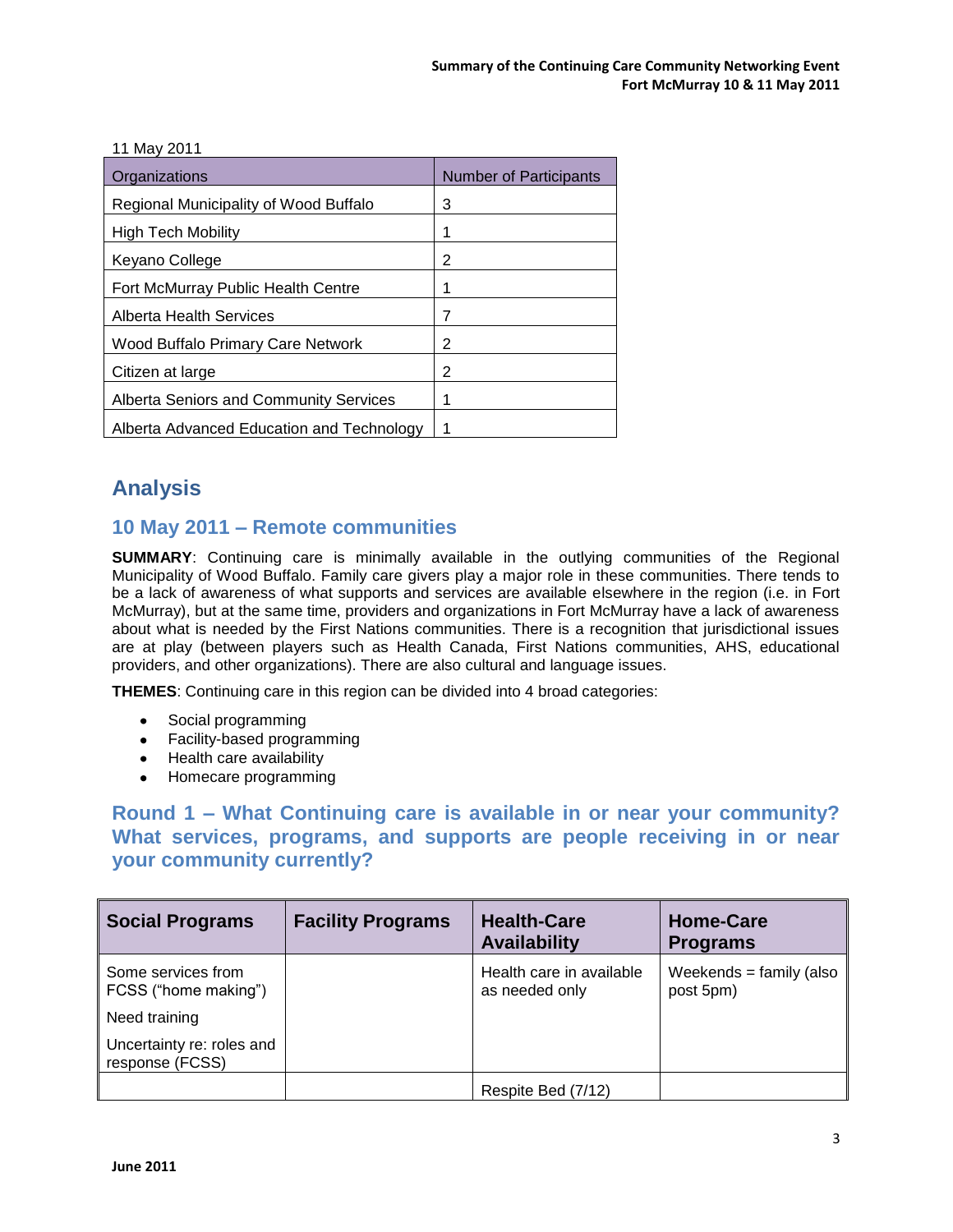| <b>Social Programs</b> | <b>Facility Programs</b> | <b>Health-Care</b><br><b>Availability</b>                                                                     | <b>Home-Care</b><br><b>Programs</b> |
|------------------------|--------------------------|---------------------------------------------------------------------------------------------------------------|-------------------------------------|
|                        |                          | <b>Medical Transportation</b><br>$-$ ATC                                                                      |                                     |
|                        |                          | <b>Conklin</b> - 1 public bus<br>trip per week                                                                |                                     |
|                        |                          | PCN does see post<br>heart attack/stroke (to<br>hospital)                                                     |                                     |
|                        |                          | Respite Bed - an<br>example of how there<br>are seniors in town that<br>aren't known in remote<br>communities |                                     |
|                        |                          | <b>Gregoire Lake</b>                                                                                          |                                     |
|                        |                          | CHR support HC nurse<br>No TT/OT                                                                              | Family paid by band                 |
|                        |                          | Medical transportation<br>available                                                                           |                                     |
|                        |                          | <b>Fort Chipewyan</b>                                                                                         |                                     |
|                        |                          | <b>Treatment Centre</b><br>/nursing centre                                                                    | 20% family members                  |
|                        |                          | Pharmacy                                                                                                      | 80% health care aides               |
|                        |                          | No long-term<br>care/support                                                                                  | Home homemaking<br>services         |

# <span id="page-5-0"></span>**Round 2 – Who is providing continuing care? Who is doing what? What's working now for continuing care in the region – and why?**

| <b>Social Programs</b>                                           | <b>Facility Programs</b> | <b>Health-Care</b><br><b>Availability</b>                    | <b>Home-Care</b><br><b>Programs</b> |
|------------------------------------------------------------------|--------------------------|--------------------------------------------------------------|-------------------------------------|
| Band support is working                                          |                          | Having a nurse on site<br>with schedule                      | Family/friends                      |
| No mandate to<br>communicate – comes<br>from personal initiative |                          | Physician 'direct'<br>support (general, not<br>C.C specific) |                                     |
|                                                                  |                          | Need more CHRs                                               |                                     |
|                                                                  |                          | Gerontology                                                  |                                     |
|                                                                  |                          | <b>Nutrition</b>                                             |                                     |
|                                                                  |                          | <b>Diabetes</b>                                              |                                     |
|                                                                  |                          | Home care education                                          |                                     |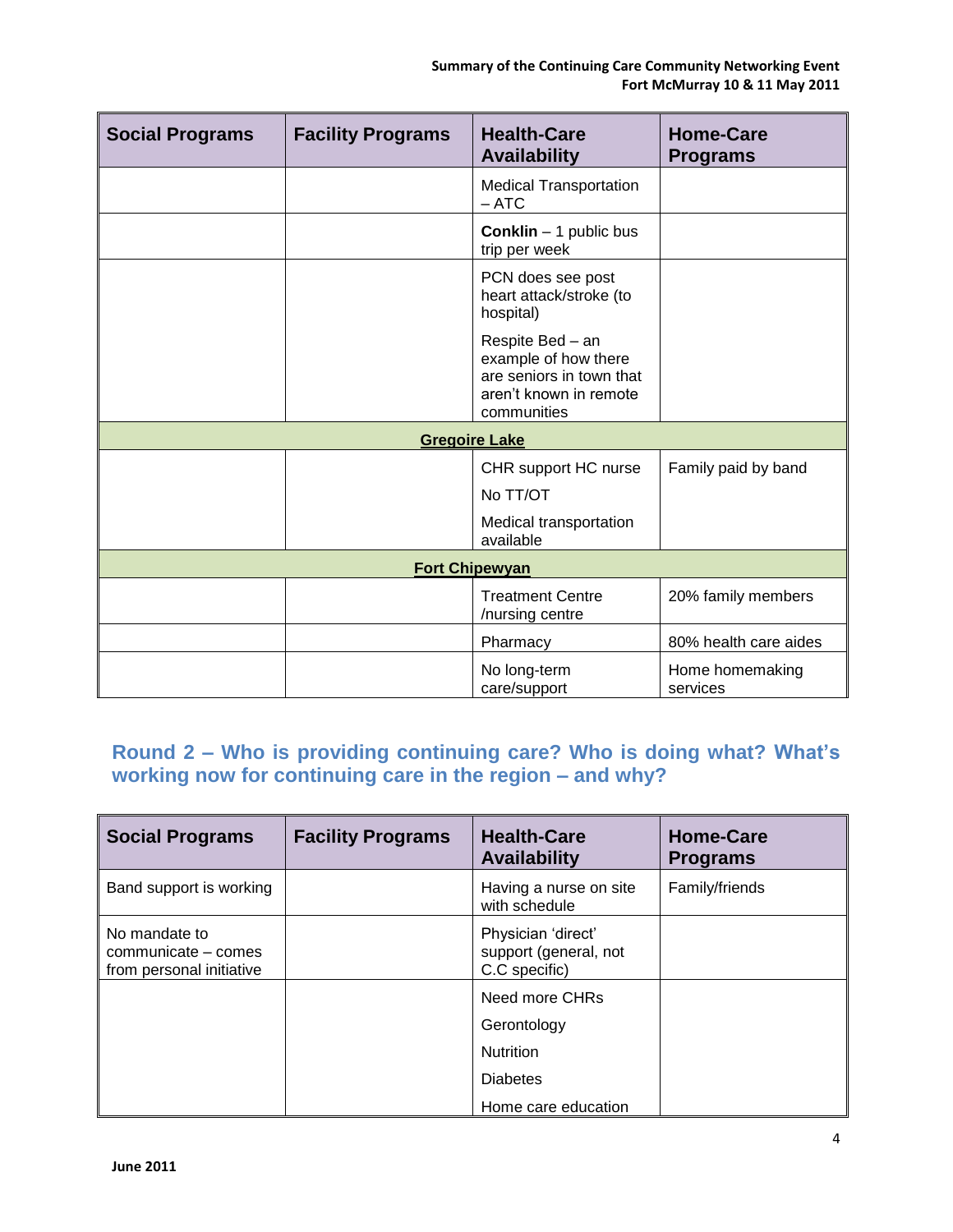| <b>Social Programs</b> | <b>Facility Programs</b> | <b>Health-Care</b><br><b>Availability</b>                                                                  | <b>Home-Care</b><br><b>Programs</b> |
|------------------------|--------------------------|------------------------------------------------------------------------------------------------------------|-------------------------------------|
|                        |                          | Providing transportation<br>for some (Fort Chip,<br>Gregoire, Auzac)                                       |                                     |
|                        |                          | PCNS - resource some<br>out of Ft. Mac to give<br>care presentation, open<br>houses to create<br>awareness |                                     |
|                        |                          | Will go to outlying areas<br>to give some<br>presentations                                                 |                                     |
|                        |                          | Invite only                                                                                                |                                     |
|                        |                          | Don't have resources to<br>go to communities<br>regularly                                                  |                                     |
|                        |                          | AHS - not sure                                                                                             |                                     |
|                        |                          | Quick improvement -<br>use telehealth                                                                      |                                     |
|                        |                          | Scope of practice in<br>rural communities                                                                  |                                     |
|                        |                          | Dr. Griffins - Ft. Chip<br>(PCN provides some<br>resources to this)                                        |                                     |
|                        |                          | Dr. T. Wits - she does<br>geriatric care in Ft. Mac                                                        |                                     |
|                        |                          | Once/6 weeks - chronic<br>dementia management                                                              |                                     |
|                        |                          | PCN has no systematic<br>approach to provide<br>support to the<br>communities                              |                                     |

### <span id="page-6-0"></span>**Round 3 - What are the gaps, issues, barriers and realities for continuing care in our region?**

**SUMMARY**: Participants identified numerous gaps, issues, and barriers in the provision of continuing care to the outlying communities of the Regional Municipality of Wood Buffalo. These covered a range of issues and perspectives that reflected not only the different driving or causal factors understood to lie behind the difficulties of providing continuing care (such as demographic change and economic factors that are often external to a community), but also the different "forms" or types of gaps/issues that can exist. In other words, not only do they exist in the provision of continuing care, but there are also different causes, different types, and different areas or strategies where "bridging" of these gaps/issues can take place.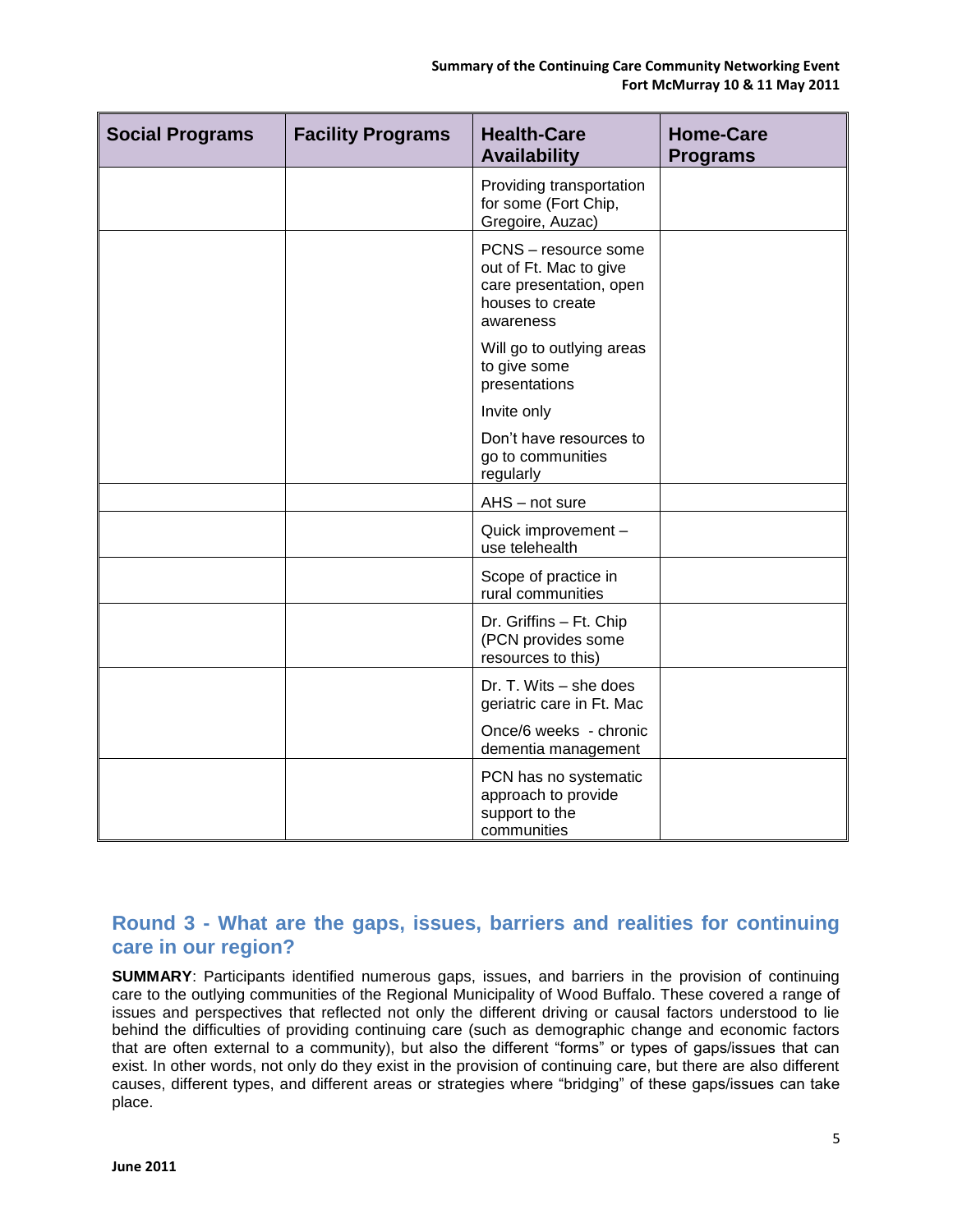**THEMES**: Gaps and issues can be identified in two different ways: (1) by the "location" of the issue/gap; and (2) by the type or cause of that issue/gap. Specifically, gaps may exist within the user community itself at the individual level, within and across the continuum of the provision of services, or at a population or community level. These categories are not mutually exclusive.

Issues can also be placed within a simple typology that characterizes them as:

- a result of distance and density (two primary characteristics of rural communities);  $\bullet$
- gaps in the knowledge base;  $\bullet$
- lack of collaboration  $\bullet$ 
	- o between service providers, communities and inter-jurisdictional entities
- gaps in capacity
	- o Capacity to make decisions and to self-determine
	- o Capacity to implement decisions

The following word cloud graphically depicts the major gaps, issues, barriers and realities identified.

# technology ล **CONSI** Istent **SCO** tional elder **Dro** cultura living **barriers SUDDO** housing

| <b>Theme</b>   | <b>User</b>                                                                                                                              | <b>Provider</b>                                                                                    | <b>Community</b>                                                                                                                         |
|----------------|------------------------------------------------------------------------------------------------------------------------------------------|----------------------------------------------------------------------------------------------------|------------------------------------------------------------------------------------------------------------------------------------------|
| Distance/      | Separation of couples                                                                                                                    |                                                                                                    | Separation of couples                                                                                                                    |
| <b>Density</b> | Discharge from hospital to<br>1 <sup>St</sup> Nations communities is<br>an issue because of<br>distance, lack of resources<br>on reserve |                                                                                                    | Discharge from hospital to<br>1 <sup>St</sup> Nations communities is<br>an issue because of<br>distance, lack of resources<br>on reserve |
|                | Transportation barriers to<br>get to Fort McMurray                                                                                       | Would have to travel to the<br>remote communities in<br>order to provide many<br>types of services |                                                                                                                                          |
|                |                                                                                                                                          | Not economically viable for<br>health professionals to<br>move to the outlying<br>communities.     |                                                                                                                                          |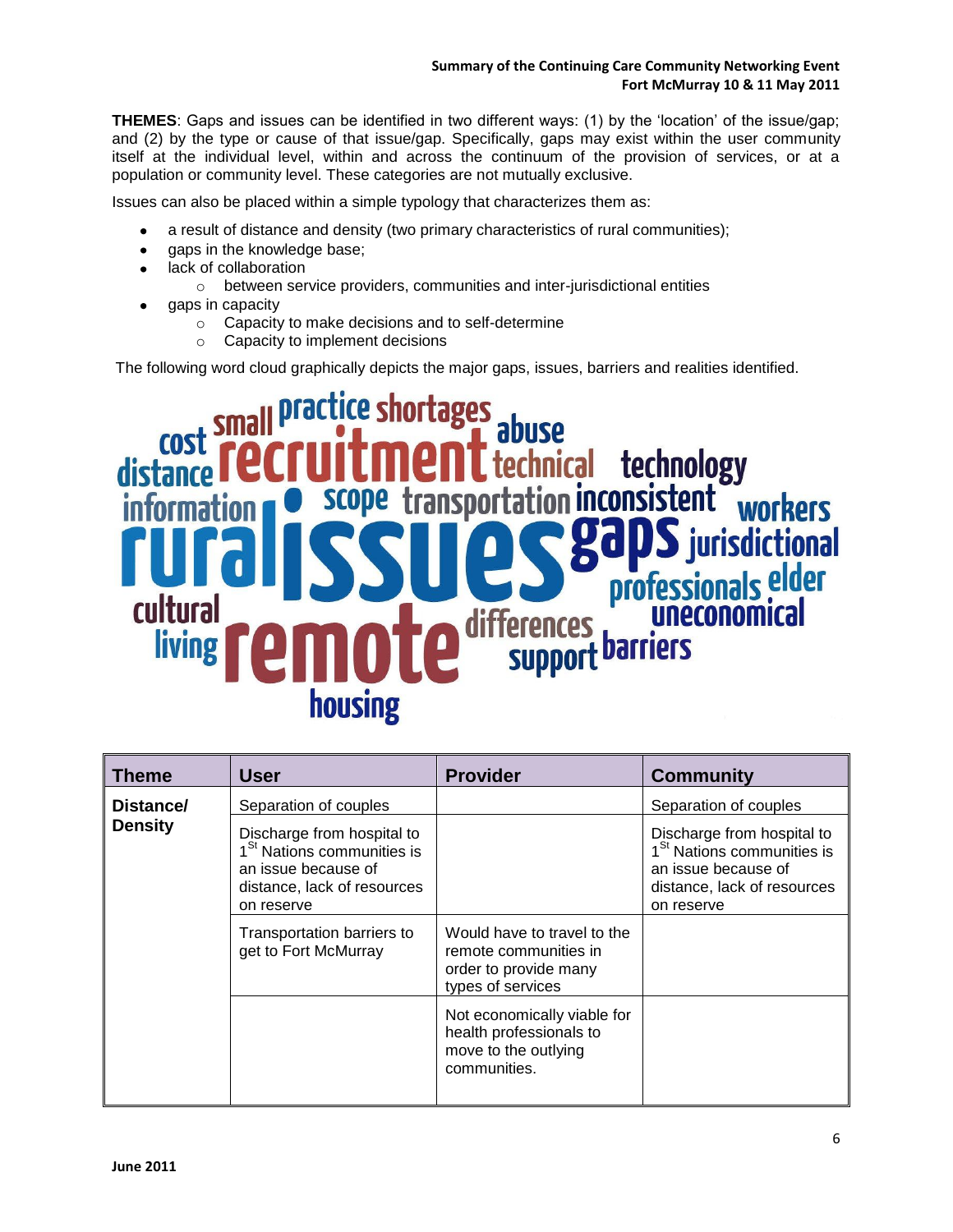#### **Summary of the Continuing Care Community Networking Event Fort McMurray 10 & 11 May 2011**

| Theme                | <b>User</b>                                                                                     | <b>Provider</b>                                                                                                                                                                 | <b>Community</b>                                                                                            |
|----------------------|-------------------------------------------------------------------------------------------------|---------------------------------------------------------------------------------------------------------------------------------------------------------------------------------|-------------------------------------------------------------------------------------------------------------|
| <b>Knowledge</b>     | Lack of information on<br>what health<br>services/facilities are<br>available within the region | Lack of information on<br>what is needed in the<br>remote communities                                                                                                           |                                                                                                             |
|                      |                                                                                                 |                                                                                                                                                                                 | Require ongoing technical<br>support before options<br>such as telehealth are<br>viable in most communities |
|                      |                                                                                                 | Lack of knowledge of<br>traditional options for the<br>communities                                                                                                              |                                                                                                             |
|                      | Lack of knowledge on elder<br>abuse                                                             |                                                                                                                                                                                 | Lack of knowledge on<br>elder abuse                                                                         |
|                      | Cultural issues, language<br>barriers                                                           | Cultural issues, language<br>barriers                                                                                                                                           | Cultural issues, language<br>barriers                                                                       |
| <b>Collaboration</b> | Jurisdictional issues for<br>aboriginal communities<br>prevent collaboration                    | Jurisdictional issues for<br>aboriginal communities<br>prevent collaboration                                                                                                    | Jurisdictional issues for<br>aboriginal communities<br>prevent collaboration                                |
|                      |                                                                                                 | Increased collaboration/<br>partnership between<br>organizations is needed<br>however there are time<br>constraints and in some<br>cases feelings of insecurity<br>over sharing |                                                                                                             |
| <b>Capacity</b>      |                                                                                                 | Difficulty recruiting and<br>retaining trained health<br>care workers of all types                                                                                              | Difficulty recruiting and<br>retaining trained health<br>care workers of all types                          |

### <span id="page-8-0"></span>**Round 4 - How the post-secondary institutions contribute to enhancing continuing care? What research or innovative initiatives could support best practices in continuing care?**

Although this round was focused on potential research and innovation from PSIs, several other suggestions, not related to PSIs, were raised and are included here.

| <b>Research</b>                                                                                  |
|--------------------------------------------------------------------------------------------------|
| Research needs to practical and applied                                                          |
| <b>Education</b>                                                                                 |
| Investigate more opportunities for 'laddering' of education programs.                            |
| Keyano to explore more opportunities to have students do practicums in the outlying communities. |
|                                                                                                  |

Keyano and Health Canada have talked about provision of a Community Health Representative course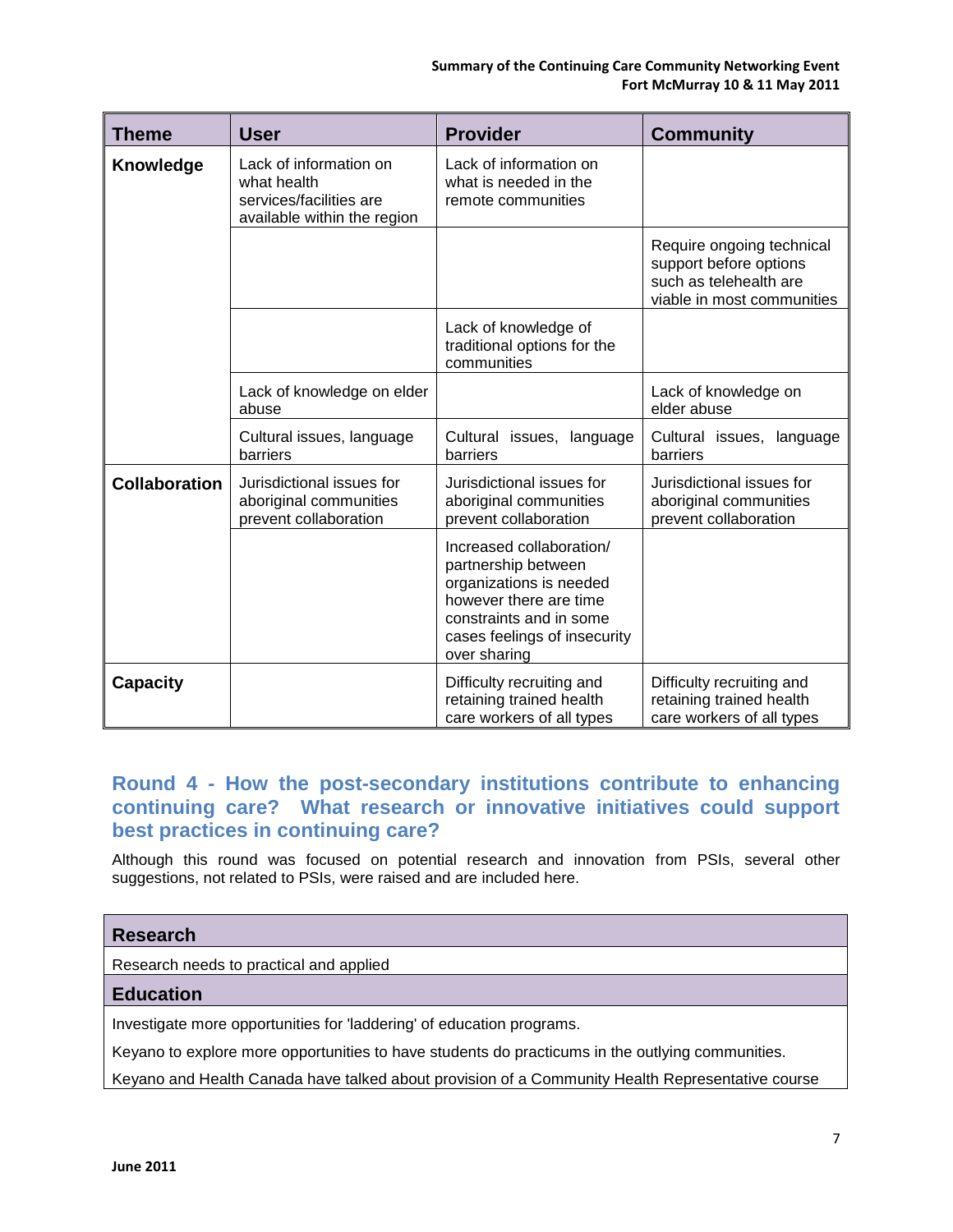#### **Community**

The community college is a focal point and a catalyst for social movement. Keyano can explore how to become more integrated in the outlying communities

#### **Collaborative**

Address technology issues in the outlying communities that can affect distance learning

Keyano and AHS to partner in developing and nurturing a family caregivers support group. This could potentially lead to the development of courses related to caregiving.

Concrete examples of some research opportunities were given. For example, in terms of effective recruitment and retention, the ARDN has a grant application for successful strategies of health professional.

Alberta Health & Wellness announced that they were looking to increase the number of health care aides in the province and hoped to have 700 new positions by Fall 2011. This has direct implications for PSIs because the health care aides need training.

#### <span id="page-9-0"></span>**11May 2011 – Fort McMurray**

**SUMMARY**: Continuing care is minimally available in the outlying communities of the Regional Municipality of Wood Buffalo. Family care givers play a major role in these communities. There tends to be a lack of awareness of what supports and services are available elsewhere in the region (i.e. in Fort McMurray), but at the same time, providers and organizations in Fort McMurray have a lack of awareness about what is needed by the First Nations communities. There is a recognition that jurisdictional issues are at play (between players such as Health Canada, First Nations communities, AHS, educational providers, and other organizations). There are also cultural and language issues.

**THEMES**: Continuing care in this region can be divided into 4 broad categories:

- Social programming
- Facility-based programming
- Health care availability
- Homecare programming

### <span id="page-9-1"></span>**Round 1 – What CC is available in or near your community? What services, programs, and supports are people receiving in or near your community currently?**

| <b>Social Programs</b>                                                                                                                         | <b>Facility Programs</b>                                                                                                    | <b>Health-Care</b><br><b>Availability</b>                        | <b>Home-Care</b><br><b>Programs</b>   |
|------------------------------------------------------------------------------------------------------------------------------------------------|-----------------------------------------------------------------------------------------------------------------------------|------------------------------------------------------------------|---------------------------------------|
| NABI Network – may be<br>a support group – yes<br>up to 10hrs/week<br>(Northern Alberta Brain<br>Injury Society - support<br>network and WKNS) | Rotary House - lodge<br>with 42 beds<br>Offers a nurse 24/7<br>RT, PT, OT - on referral<br>Hospital staff do<br>assessments | Foot Care – home care<br>nurses do foot care at<br>senior centre | Informal caregiver<br>supports - home |
|                                                                                                                                                | <b>MH</b> services                                                                                                          |                                                                  |                                       |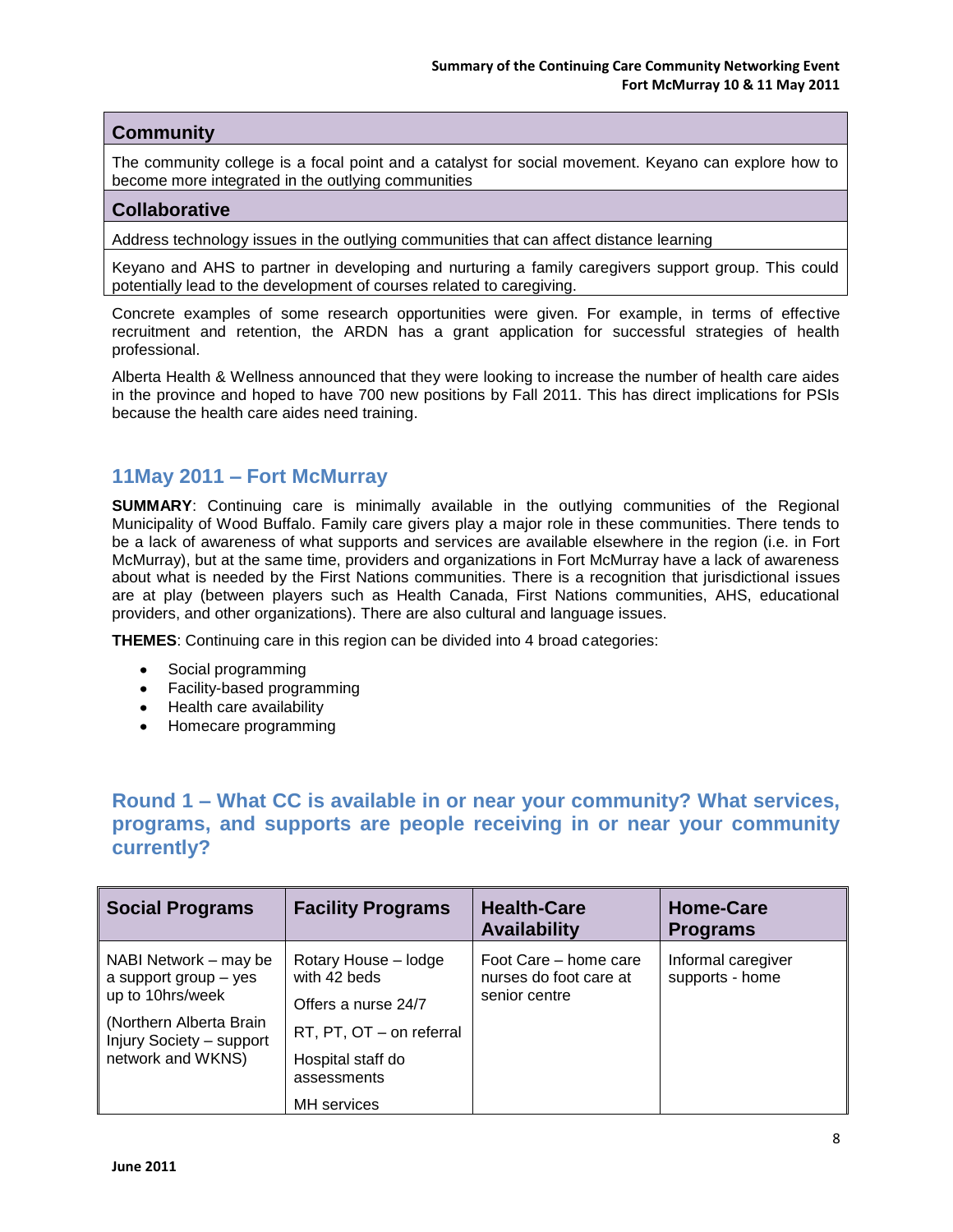| <b>Social Programs</b>                                                        | <b>Facility Programs</b>                                     | <b>Health-Care</b><br><b>Availability</b>            | <b>Home-Care</b><br><b>Programs</b>   |
|-------------------------------------------------------------------------------|--------------------------------------------------------------|------------------------------------------------------|---------------------------------------|
|                                                                               | discontinued                                                 |                                                      |                                       |
|                                                                               | Has suppers                                                  |                                                      |                                       |
|                                                                               | Has support - RN, LPN,<br>etc.                               |                                                      |                                       |
| PCN adult day program<br>- limits because of<br>space                         | Two self-contained<br>senior apartments by<br>seniors centre | MD who deals with<br>geriatrics                      | Telehomecare - Ft.<br>McMurray, Anzac |
| 8 weeks, 1 day/week, 3<br>times/year                                          |                                                              |                                                      |                                       |
| RCMP have a dementia<br>registry - dementia<br>abuse via Alzheimer<br>society |                                                              | <b>Pharmacy Support</b>                              | PCS home visits<br>(diabetes)         |
| Meals on Wheels                                                               |                                                              | Lifeline                                             |                                       |
| Golden Age Society -<br>well seniors - "Golden<br>Years" - foot care          |                                                              | Public health education<br>- nutrition, immunization |                                       |
| <b>Fitness Centre</b><br>MacDonald Island - free<br>senior passes             |                                                              | <b>Respite Bed</b>                                   |                                       |
| Snow Angels-city<br>sponsor - shoveling,<br>etc.                              |                                                              | Crisis intervention nurse                            |                                       |
| <b>Salvation Army</b><br>support/start program                                |                                                              | School aides                                         |                                       |
| <b>FCSS</b>                                                                   |                                                              | Elder care in the<br>hospital                        |                                       |
| Soup kitchen                                                                  |                                                              |                                                      |                                       |
| Northern Lights now has<br>speech language<br>support                         |                                                              |                                                      |                                       |
| Senior's services social<br>resources website                                 |                                                              |                                                      |                                       |
| Elder care in the<br>community                                                |                                                              |                                                      |                                       |
| Specialized<br>transportation -<br>Handivan/Wheel Chair<br>taxis              |                                                              |                                                      |                                       |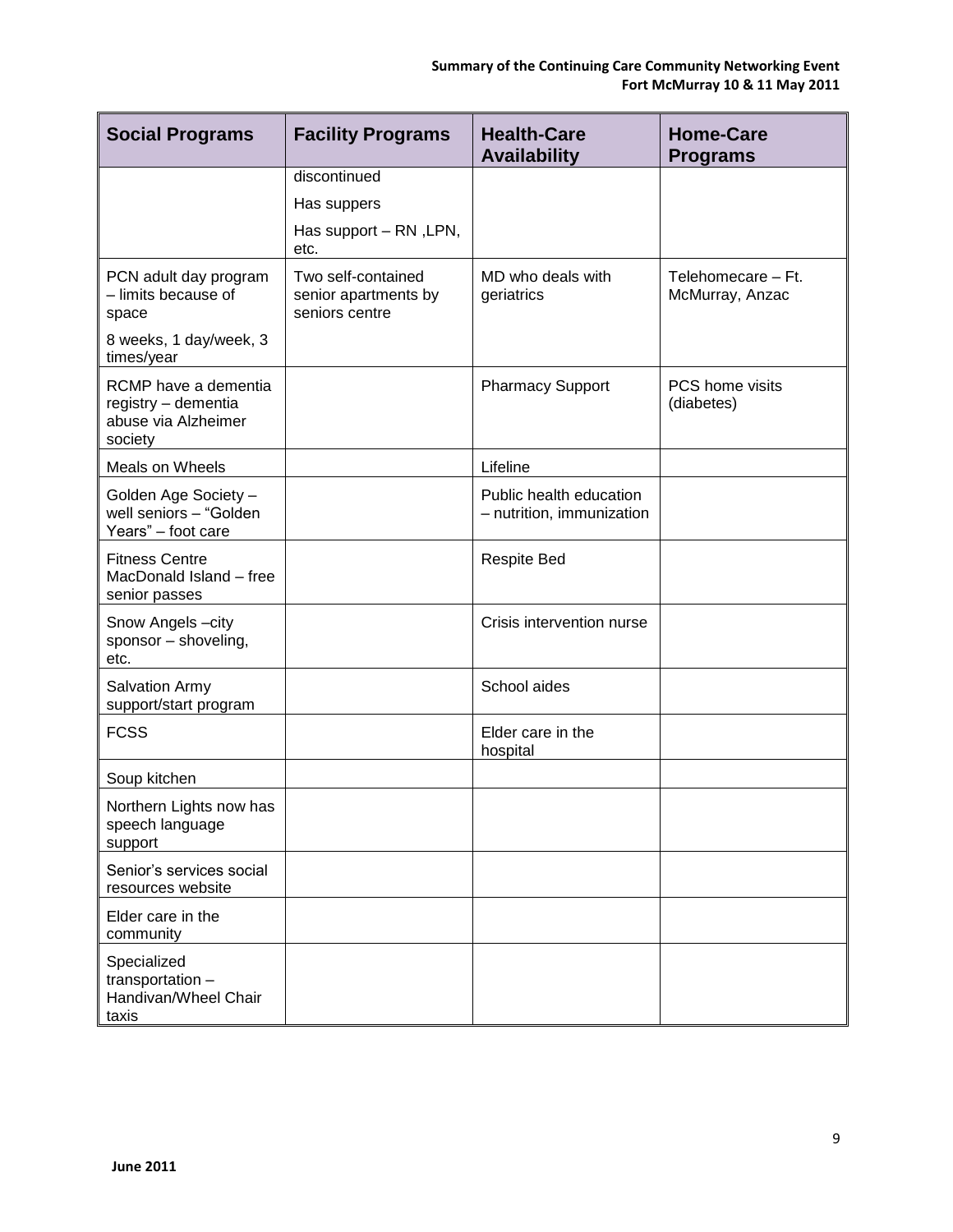## <span id="page-11-0"></span>**Round 2 – What's working now for continuing care in the region – and why?**

**"Everything is working because everything is needed"** – because they are in need, they are made to work well - Little duplication of services, Info sharing

| <b>Social Programs</b>                                                                                                                                         | <b>Facility Programs</b>                                                                                                                                                                                              | <b>Health-Care</b><br><b>Availability</b>                                                                                        | <b>Home-Care</b><br><b>Programs</b>                            |
|----------------------------------------------------------------------------------------------------------------------------------------------------------------|-----------------------------------------------------------------------------------------------------------------------------------------------------------------------------------------------------------------------|----------------------------------------------------------------------------------------------------------------------------------|----------------------------------------------------------------|
| Coffee Programs                                                                                                                                                | Supported living                                                                                                                                                                                                      | <b>Respite Bed</b>                                                                                                               | Home care -<br>commitment of staff                             |
| <b>Meals on Wheels</b>                                                                                                                                         | Rotary House -<br>flexibility<br>A good example of how<br>they morph to meet the<br>need - morph from<br>lodge to supportive<br>living as a result of<br>collaboration between<br>AHS and Wood Buffalo<br>association | Keyano College -<br>nursing program                                                                                              | Potential support group<br>with facilitators for<br>caregivers |
| Recreational<br>therapies/coordinators                                                                                                                         |                                                                                                                                                                                                                       | Alberta Aides to daily<br>living                                                                                                 | Human desire to stay at<br>home                                |
| Specialized<br>transportation                                                                                                                                  |                                                                                                                                                                                                                       | CCU and 3 <sup>rd</sup> floor                                                                                                    | Arlene-Home care ID<br>meetings                                |
| Volunteers                                                                                                                                                     |                                                                                                                                                                                                                       | Collaboration is<br>invaluable - PCN gets<br>support from hospital/<br>MOU with fitness centre<br>support weight loss<br>program |                                                                |
| Golden Years Program<br>- clinic and education<br>resources - every<br>member 3 hours of<br>private consultation with<br><b>HCM</b>                            |                                                                                                                                                                                                                       | Golden Years clinics-<br>monthly private consults<br>with HC nurse                                                               |                                                                |
| Community of advocacy<br>- people bringing their<br>parents to live in Ft. Mac<br>- more people intend<br>because of limited<br>resources in the rural<br>area |                                                                                                                                                                                                                       | Private clinics receive \$<br>from those without 3 <sup>rd</sup><br>party insurance                                              |                                                                |
| <b>FCSS</b>                                                                                                                                                    |                                                                                                                                                                                                                       |                                                                                                                                  |                                                                |
| Seniors advisory council                                                                                                                                       |                                                                                                                                                                                                                       |                                                                                                                                  |                                                                |
| Cross disciplinary<br>discussions                                                                                                                              |                                                                                                                                                                                                                       |                                                                                                                                  |                                                                |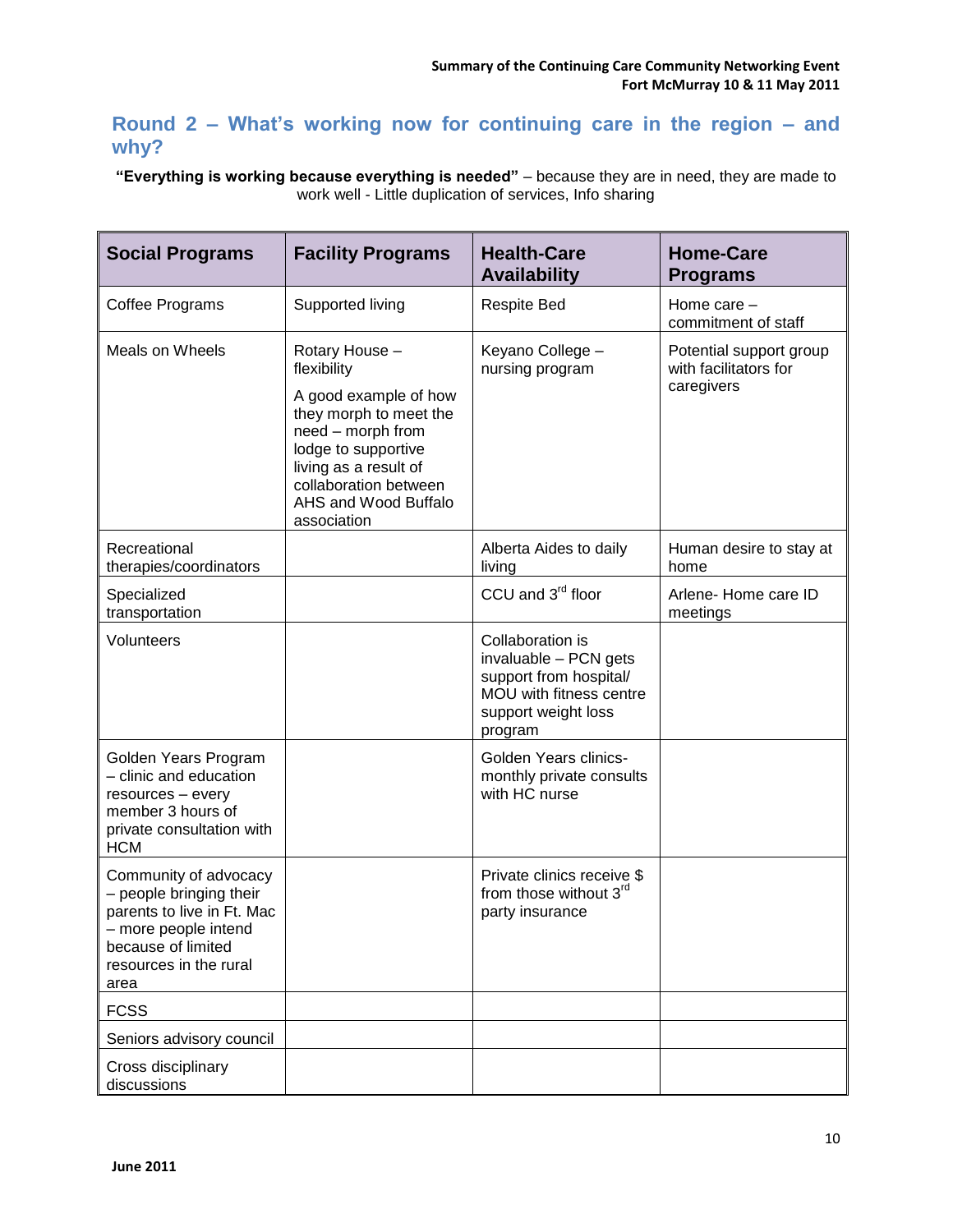| <b>Social Programs</b>                                                                       | <b>Facility Programs</b> | <b>Health-Care</b><br><b>Availability</b> | <b>Home-Care</b><br><b>Programs</b> |
|----------------------------------------------------------------------------------------------|--------------------------|-------------------------------------------|-------------------------------------|
| Collaborative agreement<br>(MOA)                                                             |                          |                                           |                                     |
| PCN adult day program<br>- location is senior<br>accessible/collaboration<br>- well attended |                          |                                           |                                     |

## <span id="page-12-0"></span>**Round 3 - What are the gaps, issues, barriers and realities for continuing care in our region?**

**SUMMARY**: Participants identified numerous gaps, issues, and barriers in the provision of continuing care in the region. These covered a range of issues and perspectives that reflected not only the different driving or causal factors understood to lie behind the difficulties of providing continuing care (such as demographic change and economic factors that are often external to a community), but also the different "forms" or types of gaps/issues that can exist. In other words, not only do they exist in the provision of continuing care, but there are also different causes, different types, and different areas or strategies where "bridging" of these gaps/issues can take place.

**THEMES**: Gaps and issues can be identified in two different ways: (1) by the "location" of the issue/gap; and (2) by the type or cause of that issue/gap. Specifically, gaps may exist within the user community itself at the individual level, within and across the continuum of the provision of services, or at a population or community level. These categories are not mutually exclusive.

Issues can also be placed within a simple typology that characterizes them as:

- a result of distance and density (two primary characteristics of rural communities);
- gaps in the knowledge base;
- lack of collaboration
	- o between service providers, communities and inter-jurisdictional entities
- gaps in capacity
	- o Capacity to make decisions and to self-determine
	- $\circ$  Capacity to implement decisions

The following word cloud graphically depicts the major gaps, issues, barriers and realities identified.

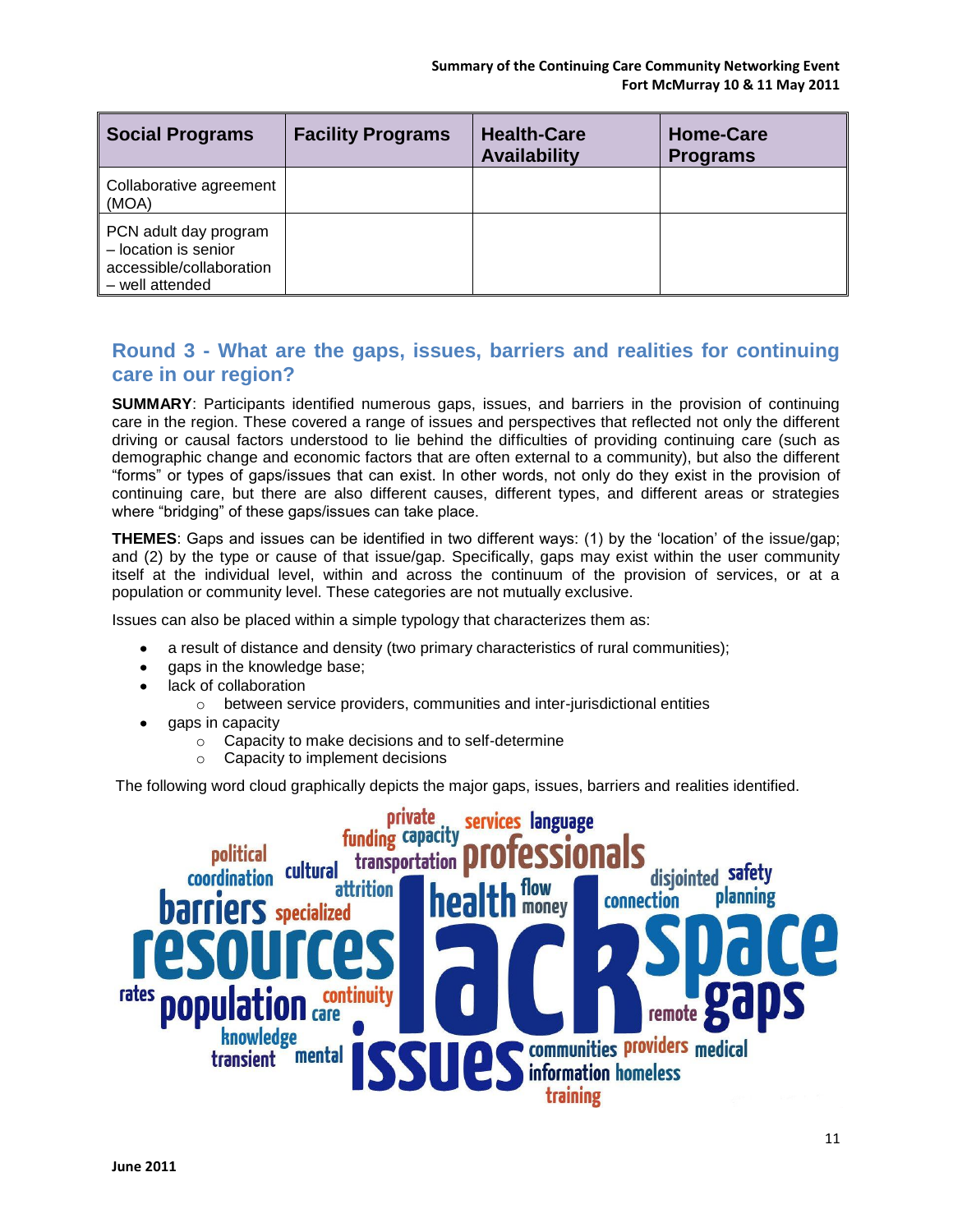| <b>Theme</b>                | <b>User</b>                                                                                                     | <b>Provider</b>                                                                                              | <b>Community</b>                                                                                          |
|-----------------------------|-----------------------------------------------------------------------------------------------------------------|--------------------------------------------------------------------------------------------------------------|-----------------------------------------------------------------------------------------------------------|
| Distance/<br><b>Density</b> |                                                                                                                 | Transient population - hard<br>to hire health professionals                                                  | Transient population - hard<br>to hire health professionals                                               |
|                             |                                                                                                                 | Homeless population hard<br>to care for                                                                      | Homeless population hard<br>to care for                                                                   |
|                             | Not reliable transportation<br>for outlying communities                                                         |                                                                                                              | Not reliable transportation<br>for outlying communities                                                   |
|                             | wheel<br>of<br>chair<br>Lack<br>accessibility                                                                   |                                                                                                              | Lack<br>of<br>wheel<br>chair<br>accessibility                                                             |
|                             | Heavy reliance on family<br>caregivers                                                                          |                                                                                                              | Heavy reliance on family<br>caregivers                                                                    |
| Knowledge                   | Need public education -<br>what is aging in place?<br>what are the implications?                                |                                                                                                              | Need public education -<br>what is aging in place?<br>what are the implications?                          |
|                             |                                                                                                                 | Disjointed care - staff not<br>always trained to deal with<br>geriatrics                                     |                                                                                                           |
|                             | Cultural issues, language<br>barriers                                                                           | Cultural issues, language<br>barriers                                                                        | Cultural issues, language<br>barriers                                                                     |
|                             | Many seniors don't have<br>computer skills or use the<br>internet, therefore<br>can't<br>access resources       | Many seniors don't have<br>computer skills or use the<br>therefore<br>internet,<br>can't<br>access resources | Many seniors don't have<br>computer skills or use the<br>internet, therefore<br>can't<br>access resources |
|                             | education<br>Lack of<br><b>on</b><br>subjects<br>like<br>personal<br>directives, elder abuse                    |                                                                                                              |                                                                                                           |
| <b>Collaboration</b>        | Need better coordination<br>all<br>levels<br>between<br>0f<br>government                                        | coordination<br>Need better<br>all<br>between<br>levels<br>οf<br>government                                  | better coordination<br>Need<br>all<br>between<br>levels<br>οf<br>government                               |
|                             |                                                                                                                 |                                                                                                              | Gap in flow of information<br>from government down to<br>community                                        |
| <b>Capacity</b>             |                                                                                                                 |                                                                                                              | Space for the present and<br>future needs is lacking                                                      |
|                             |                                                                                                                 | Lack of human resources<br>means long shifts                                                                 |                                                                                                           |
|                             | Issue of keeping people at<br>home vs patient safety                                                            | Issue of keeping people at<br>home vs patient safety                                                         | Issue of keeping people at<br>home vs patient safety                                                      |
|                             | Lack of space in facilities -<br>not just beds but size of<br>room. Lack of storage for<br>personal possessions |                                                                                                              |                                                                                                           |
|                             |                                                                                                                 | Lack of staff, funding, and<br>space for staff                                                               |                                                                                                           |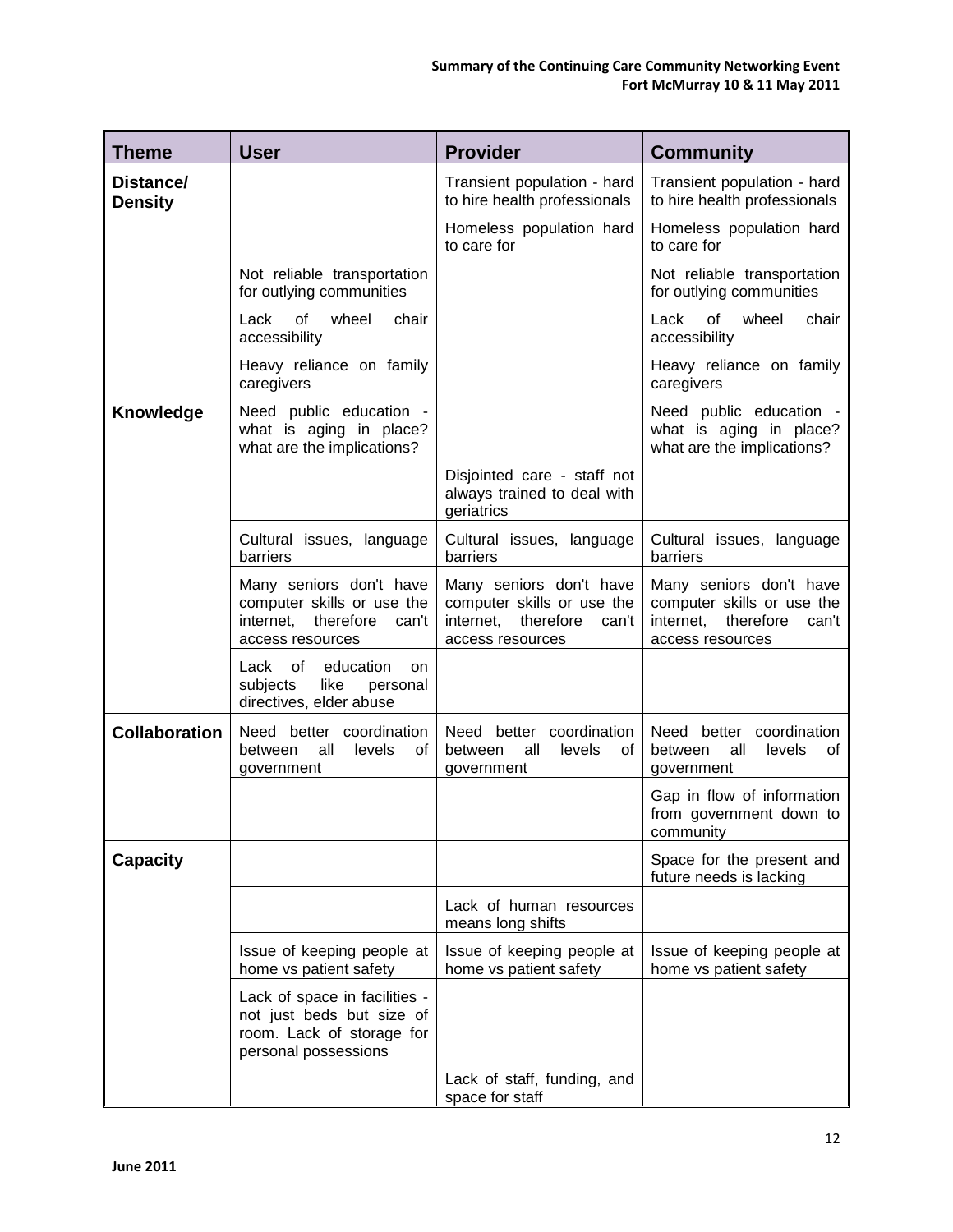| <b>Theme</b> | <b>User</b> | <b>Provider</b>                                                                                               | <b>Community</b> |
|--------------|-------------|---------------------------------------------------------------------------------------------------------------|------------------|
|              | region      | Lack of respite beds in the $\vert$ Lack of respite beds in the $\vert$ Lack of respite beds in the<br>region | reaion           |

### <span id="page-14-0"></span>**Round 4 - How the post-secondary institutions contribute to enhancing continuing care? What research or innovative initiatives could support best practices in continuing care?**

Although this round was focused on potential research and innovation from PSIs, several other suggestions, not related to PSIs, were raised and are included here.

#### **Research**

Potential for UofA researchers to work with Keyano on caregiver issues

Keyano and Health Canada have talked about provision of a Community Health Representative course

Need research into why 'growing your own staff' (keeping people in rural and remote communities) isn't successful

Nursing department is trying to expand their research capacity

#### **Education**

More rehabilitation staff is needed in the region - could Keyano provide or broker training?

Keyano College could offer workshops, seminars, etc. on new concepts of care

Look at the broader scope of practice for clinical placements, not just use hospital placements.

#### **Community**

The community college is a focal point and a catalyst for social movement. Keyano can support the local community as it develops support groups for seniors and caregivers.

#### **Collaborative**

Keyano College and AHS to look into job shadowing for case management and care provision to encourage students to go into continuing care.

Keyano College can look for partners in continuing care - e.g. Keyano and the WBPCN partner around the fitness centre.

Keyano College and AHS could collaborate on identifying best practices and getting them into the various curriculums and into practice.

Keyano College students to research and develop a resource manual for continuing care services in the region. This will be updated annually. AHS to work with the students to help identify available resources.

Keyano College will support the development of a community caregivers support group.

Concrete examples of some research opportunities were given. For example, in terms of effective recruitment and retention, the ARDN had a grant application process in place to help fund successful strategies of health professional.